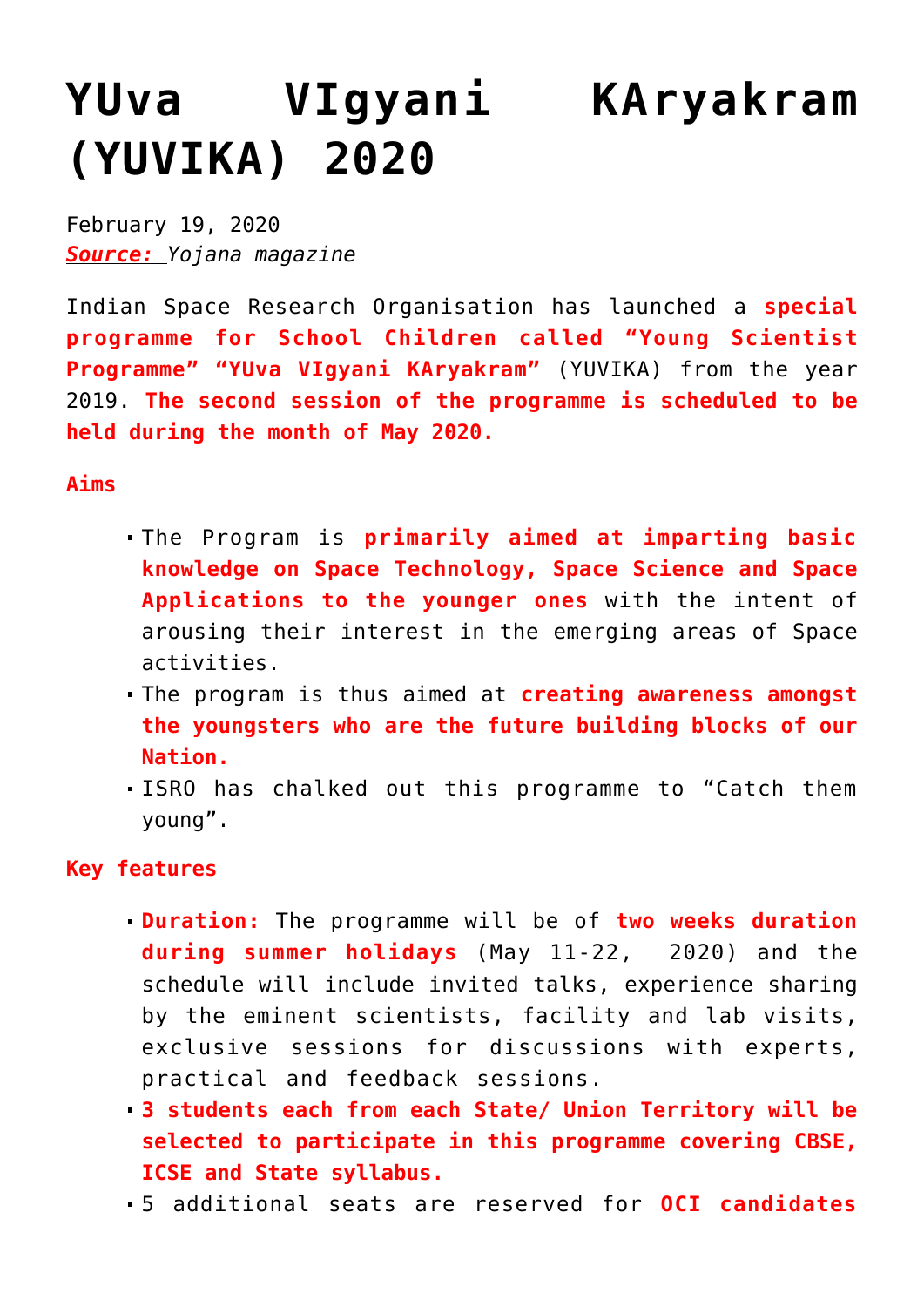across the country.

## **Selection procedure & eligibility**

- The selection will be done through online registration.
- The online registration will be open from February 03 to 24, 2020.
- Those who have finished 8th standard and currently studying in 9th standard (in the academic year 2019-20) will be eligible for the programme.
- **Students who are studying in India including OCI (Overseas Citizen of India) are eligible for the programme.**
- **The selection is based on the 8th Standard academic performance and extracurricular activities.** The selection criteria are given below;

| S.No         | Description                                                                                                                                                                                                                                          | Weightage    |
|--------------|------------------------------------------------------------------------------------------------------------------------------------------------------------------------------------------------------------------------------------------------------|--------------|
| $\mathbf{1}$ | Performance in the 8th Std Examination                                                                                                                                                                                                               | 60%          |
| 2            | Prize in school events conducted by the School or<br>Education board from the year 2016 onwards (like<br>Elocution, Debate, Essay Writing) at<br>District/State/National/ International Level (The<br>higher level will be considered for weightage) | 2/4/6/10%    |
| 3            | Winners of District/State/National/International Level<br>sports activities conducted by School or Education board<br>from the year 2016 onwards (The higher level will be<br>considered for weightage)                                              | $2/4/6/10$ % |
| 4            | Scouts and Guides/NCC/NSS Member - during the current<br>academic year (2019-20)                                                                                                                                                                     | 5%           |
| 5            | Studying in Rural School (Certificate of proof to this<br>effect to be produced from the head of the school $-$<br>Criteria: The school, where the candidate is studying<br>should be located in Block/Village Panchayath Area)                      | 15%          |
| Total        |                                                                                                                                                                                                                                                      | 100%         |

Students belong to the rural area have been given special weightage in the selection criteria. In case there is a tie between the selected candidates, the younger candidates will be given priority.